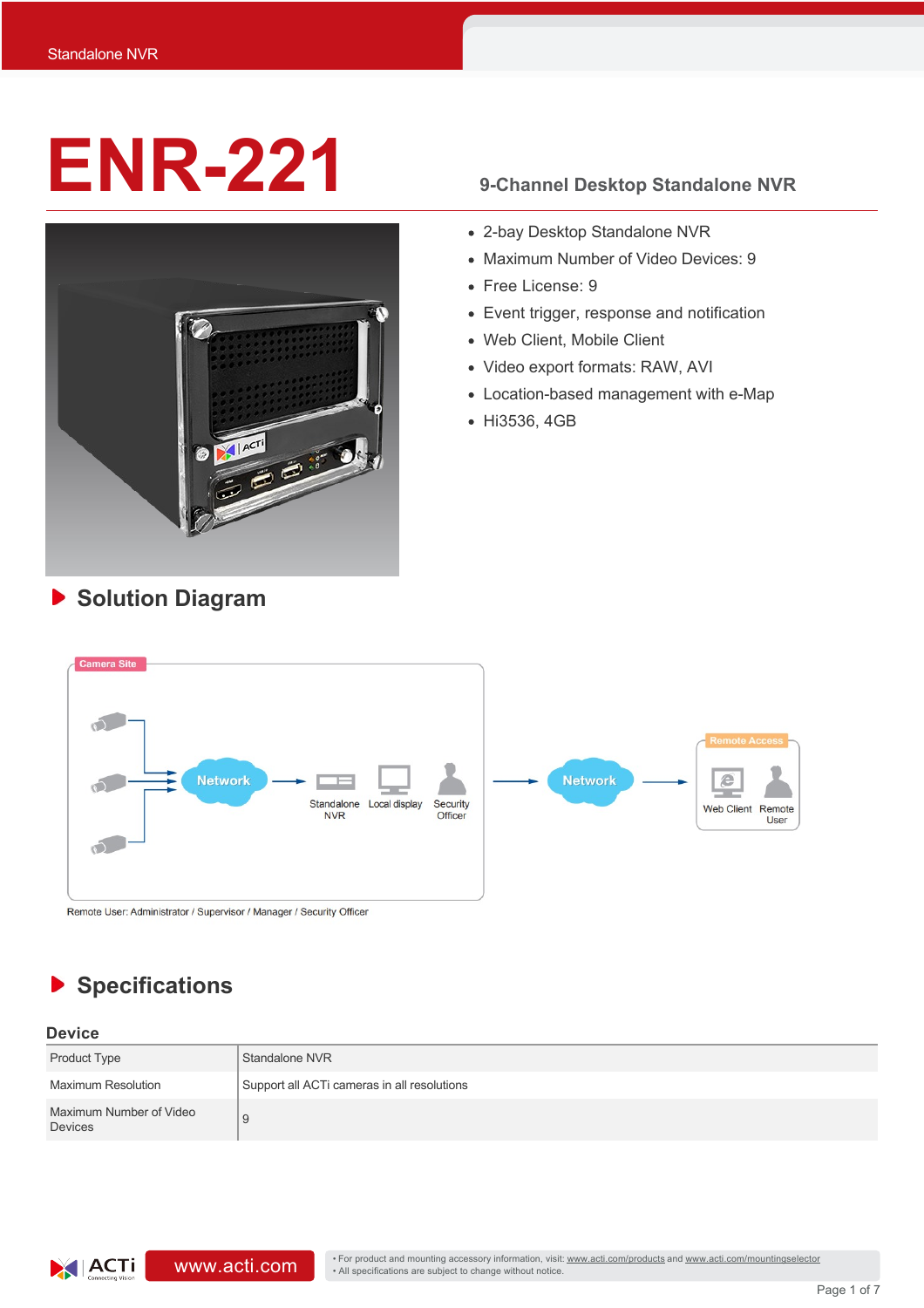| <b>Standalone NVR</b>                                       |                                                                                                                                           |  |  |  |
|-------------------------------------------------------------|-------------------------------------------------------------------------------------------------------------------------------------------|--|--|--|
|                                                             |                                                                                                                                           |  |  |  |
| Maximum Number of POS<br>devices                            | 9                                                                                                                                         |  |  |  |
| Maximum Number of Access<br>Control and Network I/O devices | $\boldsymbol{9}$                                                                                                                          |  |  |  |
| Maximum Number of Clients                                   | Local: 1, Remote: 2                                                                                                                       |  |  |  |
| <b>Supported Screen Resolution</b>                          | HDMI: 1080p, 4K2K (Output 4k2k to TV monitor will be supported through future firmware upgrade.)                                          |  |  |  |
| <b>Hardware</b>                                             |                                                                                                                                           |  |  |  |
| CPU                                                         | Hi3536                                                                                                                                    |  |  |  |
| <b>RAM</b>                                                  | 4GB                                                                                                                                       |  |  |  |
| <b>License</b>                                              |                                                                                                                                           |  |  |  |
| License required                                            | No                                                                                                                                        |  |  |  |
| Free License                                                | 9                                                                                                                                         |  |  |  |
| <b>Live View</b>                                            |                                                                                                                                           |  |  |  |
| Display Layout Mode                                         | Custom dynamic layouts by grid merging                                                                                                    |  |  |  |
| <b>Fisheye Dewarping</b>                                    | Local: Yes*, Remote: Yes                                                                                                                  |  |  |  |
| Local Live View performance                                 | Please check "Standalone NVR Performance Validator" (http://www.acti.com/SANVRPerformance)                                                |  |  |  |
| Digital Zoom                                                | Yes (available for remote web client)                                                                                                     |  |  |  |
| <b>Event Status</b>                                         | Display event status upon alarm or upon connection loss or recovery between server and client                                             |  |  |  |
| Instant Playback                                            | Instant Playback in live view window                                                                                                      |  |  |  |
| <b>Map</b>                                                  |                                                                                                                                           |  |  |  |
| e-Map                                                       | Yes*                                                                                                                                      |  |  |  |
| Google Map                                                  | Yes*                                                                                                                                      |  |  |  |
| <b>PTZ</b>                                                  |                                                                                                                                           |  |  |  |
| <b>PTZ Control</b>                                          | PTZ Control, Speed Control, 32 preset points                                                                                              |  |  |  |
| <b>Video</b>                                                |                                                                                                                                           |  |  |  |
| Compression                                                 | H.265, H.264, MJPEG                                                                                                                       |  |  |  |
| <b>Text Overlay</b>                                         | Yes                                                                                                                                       |  |  |  |
| <b>Audio</b>                                                |                                                                                                                                           |  |  |  |
| Audio Type                                                  | 2-way, Line-in, Line-out                                                                                                                  |  |  |  |
| <b>Network</b>                                              |                                                                                                                                           |  |  |  |
| Network Protocol & Service                                  | IPv4/v6, TCP, UDP, DHCP (Server/Client), PPPoE, HTTP, HTTPS, DNS, DDNS, NTP, RTP, RTSP, SMTP, ICMP,<br>ARP, UPnP, iSCSi, Samba, NFS, SNMP |  |  |  |
| <b>Ethernet Port</b>                                        | Total ports: 2 port(s) Non-PoE: 2 port(s), Ethernet (1000 Base-T), RJ-45 connector                                                        |  |  |  |
| <b>Recording</b>                                            |                                                                                                                                           |  |  |  |
| <b>Scheduled Recording</b>                                  | Yes                                                                                                                                       |  |  |  |
| <b>Event Recording</b>                                      | Yes                                                                                                                                       |  |  |  |

**ACTi** connecting Vision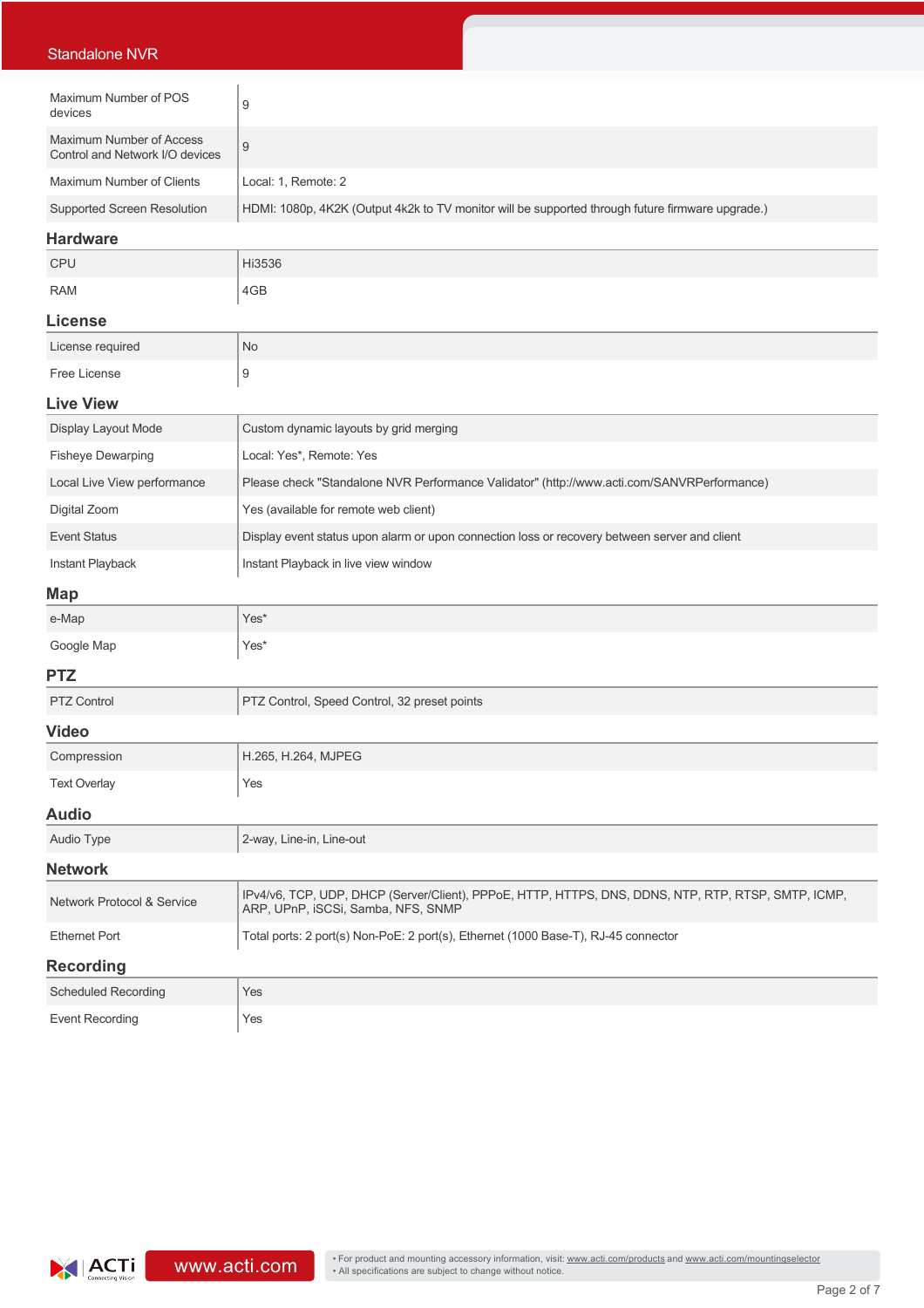### Standalone NVR

| <b>Manual Recording</b>      | Yes      |
|------------------------------|----------|
| Event Speed-up Recording     | Yes      |
| Dual Stream Management       | Yes      |
| Maximum Recording Throughput | 300 Mbps |

### **Search & Playback**

| <b>Playback Control</b> | Continuous forward and backward playback with speeds 0.125x/0.25x/0.5x/1x/2x/4x/8x/16x, pause, stop |  |
|-------------------------|-----------------------------------------------------------------------------------------------------|--|
| Synchronized Playback   | 9 channels                                                                                          |  |
| Recording Search        | Search video recordings by time, events, channels and bookmarks*                                    |  |
| Video Export            | RAW, AVI                                                                                            |  |

### **Event**

|                | [NVR]: Disk full, Disk not found, System booted successfully, Expiration of user accounts, Expiration of specific event<br>schedule, Event action failed, S.M.A.R.T test failed.                          |
|----------------|-----------------------------------------------------------------------------------------------------------------------------------------------------------------------------------------------------------|
| Event Trigger  | [Video Device]: Video motion detection, External device through digital input, Sound detection, Video loss, Video<br>Recovery, Network loss and recovery, Intelligent event detection (ACTi IVS Cameras). |
|                | [Extended Device]: Point-of-sale (POS) status, Network I/O status, Access Control status                                                                                                                  |
| Event Response | Play alert sound, Activate external device through digital output, E-mail notification with snapshots, Go to PTZ preset<br>point or preset tour, Command other devices, Push notification                 |

### **System**

| Permission control                | Unlimited number of users, Active Directory*, Customizable permissions for user groups*, Account lockout*, Automatic<br>logout after idle*                       |  |
|-----------------------------------|------------------------------------------------------------------------------------------------------------------------------------------------------------------|--|
| <b>Client PC Operating System</b> | Windows 10, Windows 8.1, Windows 7 SP1                                                                                                                           |  |
| <b>Server Operating System</b>    | <b>Embedded Linux</b>                                                                                                                                            |  |
| Mobile Client Program             | Mobile device application (ACTi Mobile Client) supports Live View, PTZ Control, Event/time based search and<br>playback, Supported device(s) iOS, Android device |  |
| <b>USB</b>                        | 2-Port USB 2.0, 1-Port USB 3.0                                                                                                                                   |  |
| Language                          | Multi-Language                                                                                                                                                   |  |
| Intogration                       |                                                                                                                                                                  |  |

### **Integration**

| <b>Unified Solution</b> | Fully compatible with ACTi Cameras, Video Encoders, Central Management System*, TV Wall Server*, Intelligent<br>video surveillance software |  |
|-------------------------|---------------------------------------------------------------------------------------------------------------------------------------------|--|
| <b>ONVIF Compliant</b>  | Yes. Profile S                                                                                                                              |  |
| Web Browser             | IE 11 (Please verify that your computer meets the minimum system requirements for Internet Explorer from Microsoft<br>website.)             |  |
| Auto Firmware Upgrade   | Yes                                                                                                                                         |  |
| Third-party Integration | Point of Sale (POS), Parking Management Station (PMS), Access Control, Network I/O                                                          |  |
| <b>Storage</b>          |                                                                                                                                             |  |
| Storage Bay             | SATA, Max. 2 Disk(s) (without storage disks)                                                                                                |  |

 $HDD Size$   $3.5"$ 

Ξ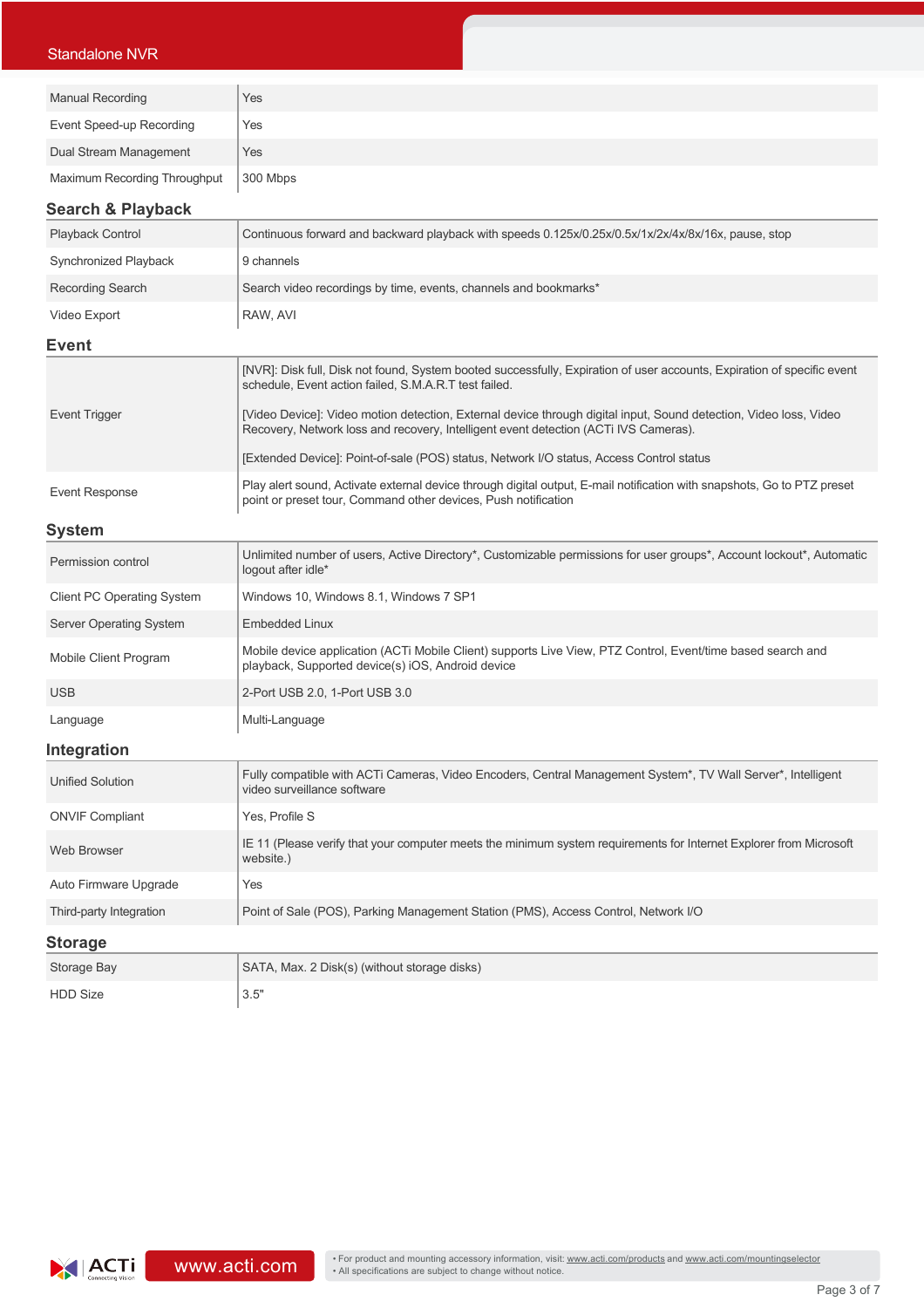| <b>Standalone NVR</b>        |                                                                                     |  |  |
|------------------------------|-------------------------------------------------------------------------------------|--|--|
|                              |                                                                                     |  |  |
| Maximum Recording Capacity   | 14TB x2                                                                             |  |  |
| Supported Storage            | Video Recording: SATA disk, iSCSI Export*: USB, iSCSI Samba NFS                     |  |  |
| <b>Interface</b>             |                                                                                     |  |  |
| Digital Input/Output         | 2/2                                                                                 |  |  |
| External Storage Interface   | <b>iSCSI</b>                                                                        |  |  |
| <b>Local Access</b>          | USB keyboard & mouse                                                                |  |  |
| Local Display Interface      | $HDMI \times 1$ ,                                                                   |  |  |
| <b>General</b>               |                                                                                     |  |  |
| Power Source                 | <b>DC 48V</b>                                                                       |  |  |
| Weight                       | 1579g (3.481lb)                                                                     |  |  |
| <b>Bundled Accessories</b>   | Power Adapter                                                                       |  |  |
| Fan                          | Yes                                                                                 |  |  |
| <b>Operating Temperature</b> | $0^{\circ}$ C ~ 40°C (32°F ~ 104°F)                                                 |  |  |
| <b>Remote Access</b>         | Web Client, Mobile Client                                                           |  |  |
| Approvals                    | CE, FCC, UL (for built-in power adapter)                                            |  |  |
| Warranty                     | 3 Year(s). For extended warranty offering, see http://www.acti.com/support/warranty |  |  |
|                              |                                                                                     |  |  |

\* To be available through future firmware upgrade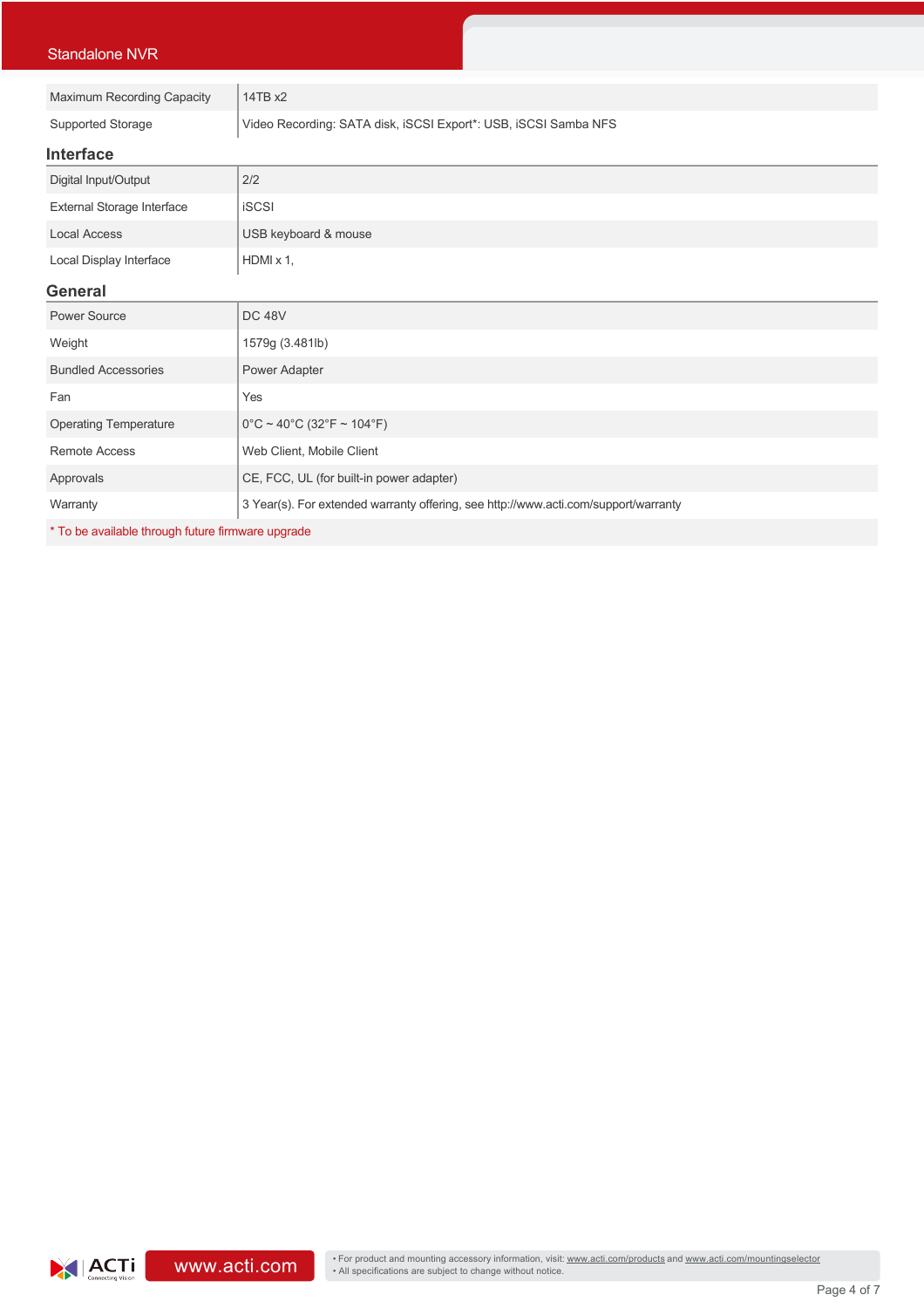**Photo Indication**





**Dimension Diagram**



Unit: mm [inch]

7 Audio Input / Output 8 DC 48V Power Input

9 USB 3.0 Port 10 WAN Port **11** LAN Ports

**WWW.acti.com/mountingselector** • For product and mounting accessory information, visit: www.acti.com/products and www.acti.com/mountingselector • All specifications are subject to change without notice.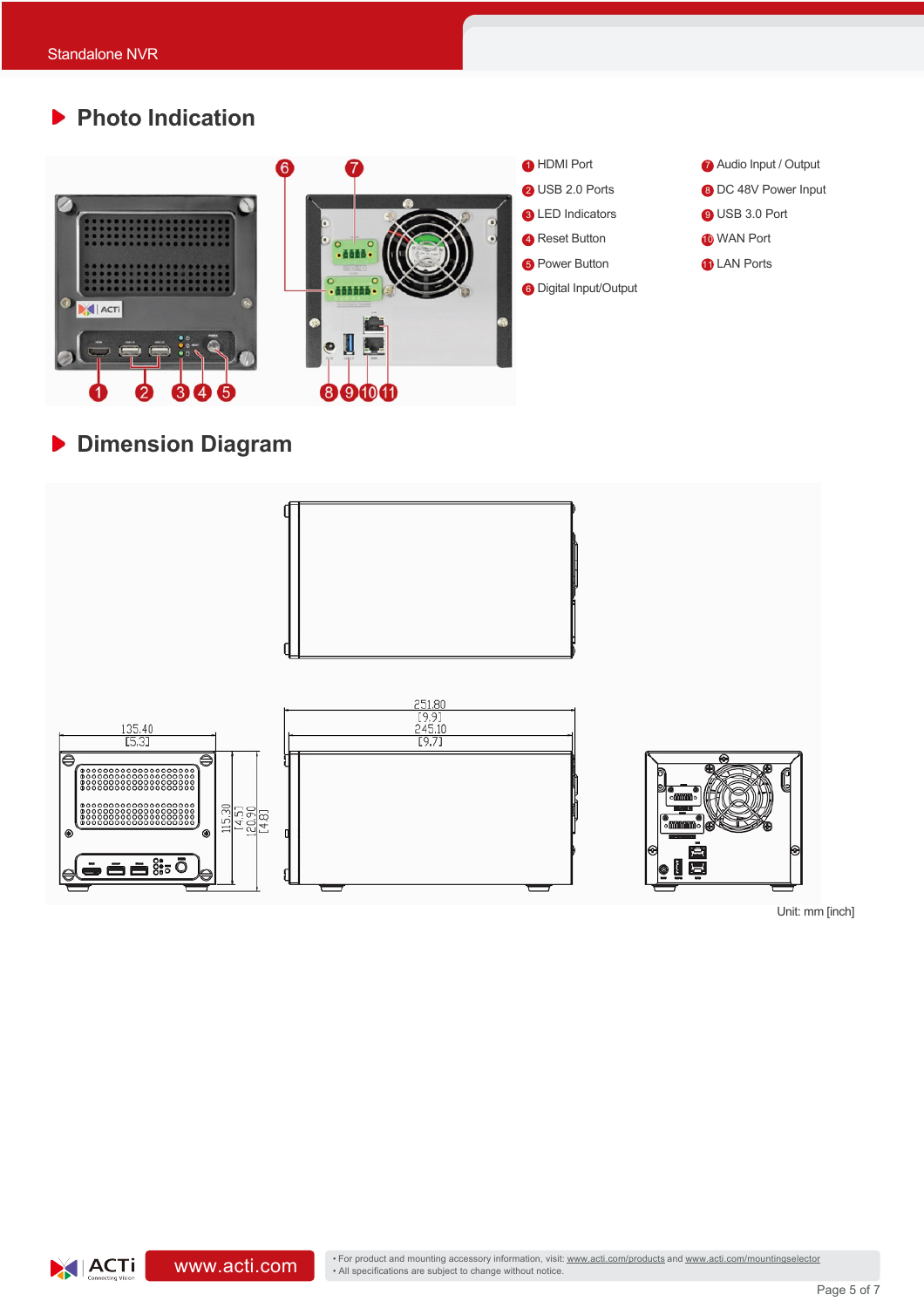## **Ordering Information**

| LEXD1000        | The license is for access control reader and network I/O device to work on ACS-100. Access Control Standard Server.<br>The number of add-on device supported: 1-300 (ACS-100), No Limit (Access Control Standard Server). Price listed is<br>for single device add-on license. |
|-----------------|--------------------------------------------------------------------------------------------------------------------------------------------------------------------------------------------------------------------------------------------------------------------------------|
| <b>LPOS1000</b> | The license is for POS register to work on . Price listed is for single device add-on license.                                                                                                                                                                                 |

### **Related Products**

### **Network & Storage Peripherals - Hard Disk**

| <b>PHDD-2200</b>                                             |  | WD WD1005FBYZ 1TB 3.5" Hard Disk Drive, 7200 RPM 128 MB Cache (for ENR-0x0P, ENR-110, ENR-<br>120, ENR-130, ENR-22x, ENR-22xP, GNR-310, GNR-320, INR-100, INR-340, INR-430, INR-440, INR-450,<br>INR-460) |
|--------------------------------------------------------------|--|-----------------------------------------------------------------------------------------------------------------------------------------------------------------------------------------------------------|
| <b>PHDD-2301</b>                                             |  | HGST ULTRASTAR 7K6000 2TB 3.5" Hard Disk Drive, 7200 RPM 128MB Cache (for ENR-1xx, ENR-0x0P,<br>ENR-22x, ENR-22xP)                                                                                        |
| <b>PHDD-2501</b>                                             |  | HGST ULTRASTAR 7K6000 4TB 3.5" Hard Disk Drive, 7200 RPM 128MB Cache (for ENR-1xx, ENR-0x0P,<br>ENR-22x, ENR-22xP)                                                                                        |
| PHDD-2702                                                    |  | WD Ultrastar 6TB 3.5" Hard Disk Drive, 7200 RPM 256MB Cache                                                                                                                                               |
| <b>PHDD-2900</b>                                             |  | WD WD8002FRYZ 8 TB 3.5" Hard Disk Drive, 7200 RPM 128 MB Cache (for GNR-310, GNR-320, INR-100,<br>INR-340, INR-410, INR-430, INR-440, INR-450, INR-460)                                                   |
| PHDD-2A00                                                    |  | WD WD101KRYZ 10TB 3.5" Hard Disk Drive, 7200 RPM 256MB Cache (for ENR-xxx, ENR-xxxP, GNR-330,<br>GNR-410, INR-100, INR-340, INR-410, INR-430, INR-440, INR-450, INR-460, INR-470)                         |
| PHDD-2B01                                                    |  | HGST ULTRASTAR 7K6000 12TB 3.5" Hard Disk Drive, 7200 RPM 256MB Cache                                                                                                                                     |
| PHDD-2E01                                                    |  | HGST ULTRASTAR 7K6000 14TB 3.5" Hard Disk Drive, 7200 RPM 512MB Cache                                                                                                                                     |
|                                                              |  | <b>Network &amp; Storage Peripherals - Extended Storage Device</b>                                                                                                                                        |
| <b>PSTR-0400</b>                                             |  | PROWARE EN-2126JS6T-SQX 2U 12-Bay NAS RAID Storage Device (for GNR-3000, MNR-320P, MNR-<br>330P, and all GNR and INR Series)                                                                              |
| <b>Network &amp; Storage Peripherals - Network IO Module</b> |  |                                                                                                                                                                                                           |
| PIOB-0100                                                    |  | Advantech ADAM-6060 6 Digital Input and 6 Digital Output Network I/O Module                                                                                                                               |
| <b>Controllers - Joystick</b>                                |  |                                                                                                                                                                                                           |
| <b>PJSK-0100</b>                                             |  | Apem 100-550-BLK-RF Joystick for PTZ Control (for all ENR, INR, and MNR Series)                                                                                                                           |
|                                                              |  |                                                                                                                                                                                                           |

 $|ACTi|$